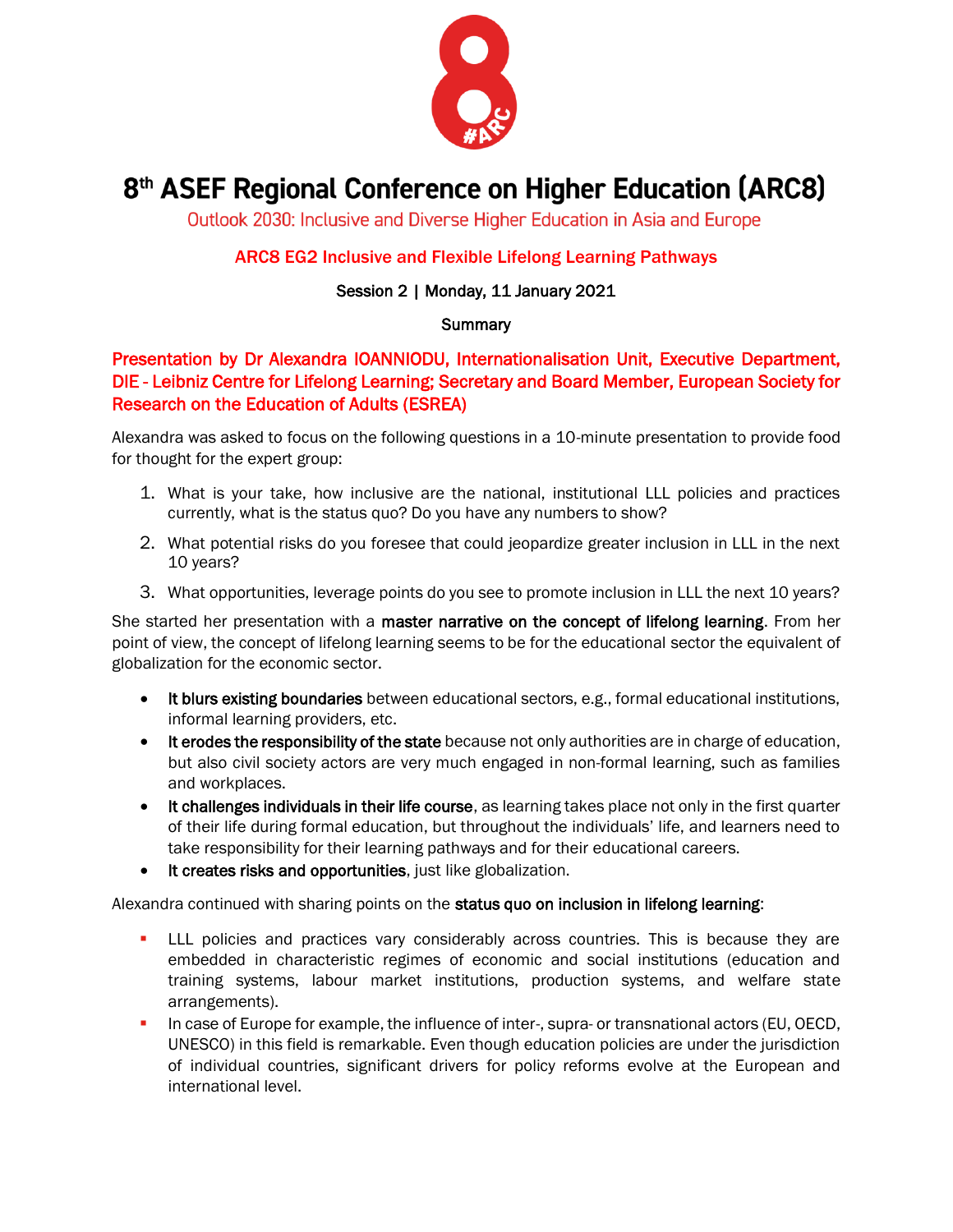Country-specific institutional arrangements have a decisive effect on how inclusive a country's LLL policies and practices are and can yield strikingly different outcomes both in terms of provision, access and participation in LLL, and also in terms of political reforms.

She recommended to take a look at the [European Parliamentary Research Service website](https://www.europarl.europa.eu/thinktank/infographics/lifelonglearning/adult) for more information on the individual country policies in the European Union.



progression over the life span?

But how can we identify how inclusive LLL policies and practices really are? We need to define a criterion and develop indicators first to find answers to this question. Alexandra shared a set of questions we shall be thinking about when trying to establish such criteria and indicators:

- **E** Is LLL provision accessible (and affordable) to a growing number of people?
- Have policies been implemented to widen participation and social inclusion and reduce inequalities in, and barriers to, access in LLL?
- Do LLL policies enable personal

Alexandra proceeded with a focus on the first question, whether LLL provision is accessible to a growing number of people? "A good indicator is to measure participation and find out who participates,



who doesn't and why" she explained. There are a lot of sources measuring participation, e.g., the European Adult Education Survey. What they have found is that there are typical clusters of participation patterns in Europe, and these patterns are related to countries specific characteristics, e.g., the education and training system, how open and flexible they are, how permeable they are. In case permeability exists within the education sector, it has to do with labour market institutions like union density, full employment concepts, or they have to do with welfare state regimes such as

childcare assistance, paid education leave, etc. We see for example that Nordic countries have high participation rates and rather low inequality in participation, whereas Southern European countries have low participation patterns and also high inequality.

*"We have found that even if participation rates vary widely across countries, it remains unevenly distributed. Research has established that initial educational inequalities perpetuate over the life span. This effect is often referred to as the cumulative advantage/disadvantage hypothesis (O'Rand& Henretta, 1999) or as the Matthew effect."*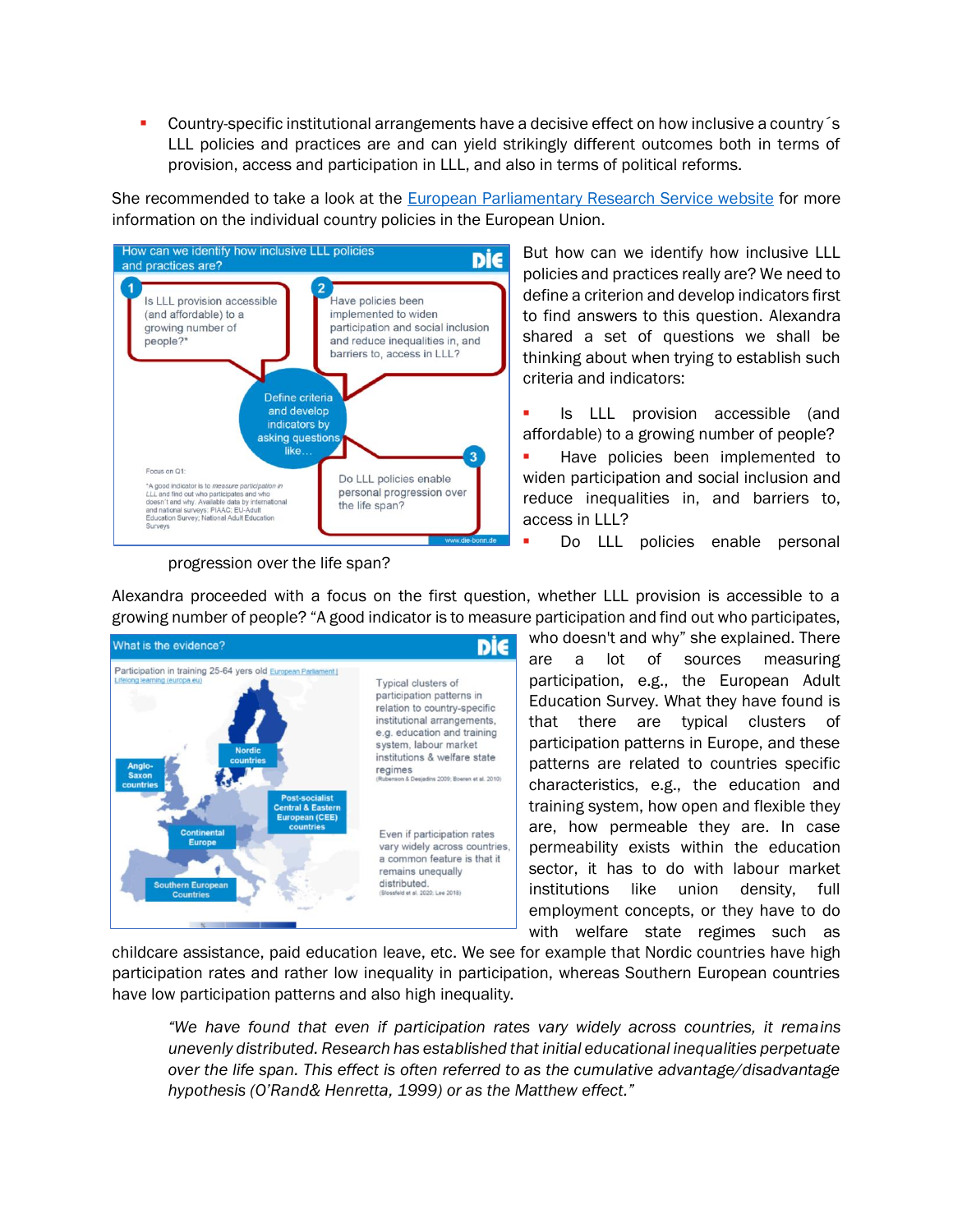Initial education attainment has the highest predictive power followed by employment status. The highly educated are more likely to participate in LLL. Participation is especially low amongst those most in need: the low educated and low-skilled, the unemployed, non-standard (temporary and/or part-time) workers, those whose jobs are at high risk of automation.

For example, workers in fully automatable jobs were found to be four times less likely to have participated in job-related training over the 12 months prior to the survey than workers in nonautomatable jobs. (Nedelkoska& Quintini, 2018)

This is also related to research focusing on reasons for participation or on reasons for missing out. The focus of these studies is:

- a) on individual determinants (like motivational attitudes) or
- b) on system-level characteristics that enable participation or
- c) on the interaction between different levels (micro-, meso-and macro-level) that shape participation in adult learning (Boeren, Nicaise, & Baert, 2010)

A very common assumption is that individual educational choices are constrained by institutions: Participation in AET is the result of the interplay between individual agency and structural conditions; individual educational choices are constrained by institutions (Rubensonand Desjardins, 2009)

Another strand of literature focuses on barriers to participation: Barriers to participation can be situational, dispositional and institutional (Cross, 1981). Specific policies can help to overcome situational (related to a person's life situation at a given point in the family and working life cycle) and institutional (practices and procedures that discourage or prevent participation) barriers and enhance inclusiveness.

Alexandra proceeded with sharing her views on potential risks that could jeopardize greater inclusion in lifelong learning / adult education in the next decade:

- Inequality in access to LLL opportunities: low-skilled and low-qualified people tend to be deadlocked in a vicious circle of limited resources (due to social origins), bad jobs, and insufficient training and learning opportunities in these jobs. They cannot come out if there are not specific policies that target these disadvantaged groups.
- The skill orientation of the economy (high vs low skills equilibrium economies) can also perpetuate educational inequalities. Several studies demonstrate a strong link between the skill orientation of the economy and the extent and distribution of adult learning opportunities (Desjardins, 2017). E.g., Silicon Valley offers a lot of learning opportunities in areas where other regions and countries are not competitive. Countries with less developed economies and lower added value products, lifelong learning opportunities are typically scarcer.
- **Gradual withdrawal of state support** (regulatory efforts and budget allocation to ALE) even in countries with strong tradition of publicly funded ALE due to austerity policies and economic stagnation (also due to Covid-19).
- **EXECT** Strong focus on skills and employability and the dominance of economic rationality can sideline other functions of LLL (aiming to promote democratic citizenship, emancipation, active ageing etc.) and jeopardize inclusiveness.

Regarding the opportunities, that could potentially lead to greater inclusion in lifelong learning in the next decade, Alexandra shares the following points: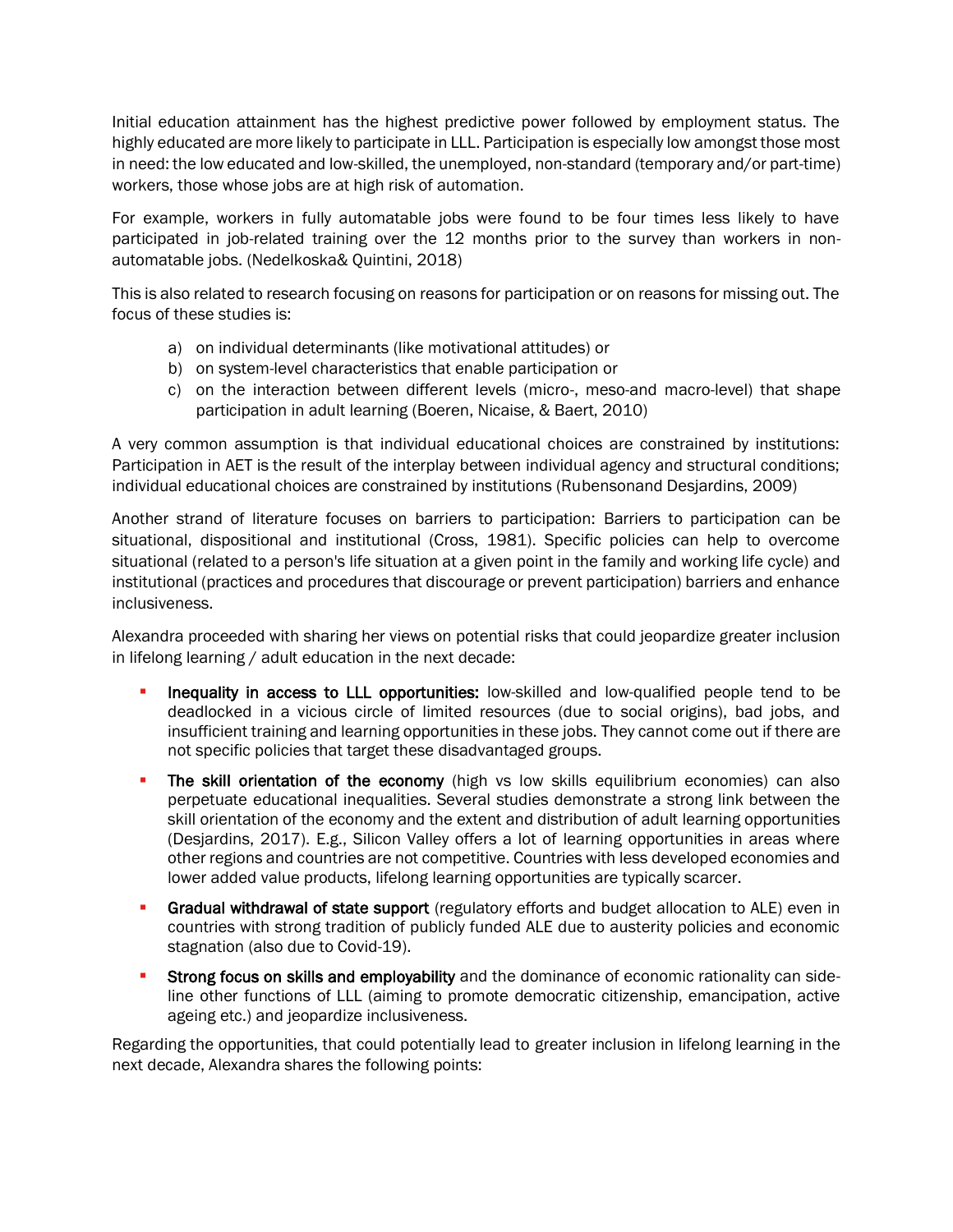- Evidence-based policy reform: Evidence on both monetary and non-monetary (in terms of wellbeing, active ageing and civic engagement) outcomes of participation in LLL (Bynneret al. 2003; Schrader et al. 2020)
	- **Examble 1** Evidence on both monetary and non-monetary (in terms of well-being, active ageing and civic engagement) outcomes of participation in LLL (Bynneret al. 2003; Schrader et al. 2020)
	- **Example 1** Evidence on specific institutional features that support inclusive LLL systems (financial and non-financial incentives, active labour market measures, open and flexible education and training systems, skills recognition system, programmes targeting the most vulnerable groups, childcare and family assistance) (Desjardins 2017; Desjardins and Ioannidou 2020)
- **E** HEI implement LLL strategies and open to non-traditional students.
	- o Social Inclusion Policies in Higher [Education: Evidence from the EU; JRC Technical](https://publications.jrc.ec.europa.eu/repository/bitstream/JRC117257/jrc_117257_social_inclusion_policies_in_higher_education_evidence_from_the_eu.pdf)  [Reports, 2019](https://publications.jrc.ec.europa.eu/repository/bitstream/JRC117257/jrc_117257_social_inclusion_policies_in_higher_education_evidence_from_the_eu.pdf)
	- o European Universities' [Charter on Lifelong Learning](https://eua.eu/downloads/publications/european%20universities%20charter%20on%20lifelong%20learning%202008.pdf)
- **Digitalisation as a double-edged sword**
- **•** Peer learning through international cooperation and knowledge transfer
- **•** Interconnectedness of LLL policies to other policy areas. This where are plenty of leverage points not only in educational policies, but we also in terms of enhancing inclusiveness through labour market policies, through economic policies, and through welfare state policies.

As closing thoughts, Alexandra shared a couple of country examples:



Her presentation was followed by group discussion, and the following comments were added:

#### Comments on Risks by group members:

- On "Gradual withdrawal of state support"
	- There is a tendency of more withdrawal but at the same time there is this whole discussion about individual learning accounts and the role of corporate sector.
	- **There are two conflicting directions when it comes to the role of states: on the one** hand they push for more LLL to respond to changing labour market needs, but on the